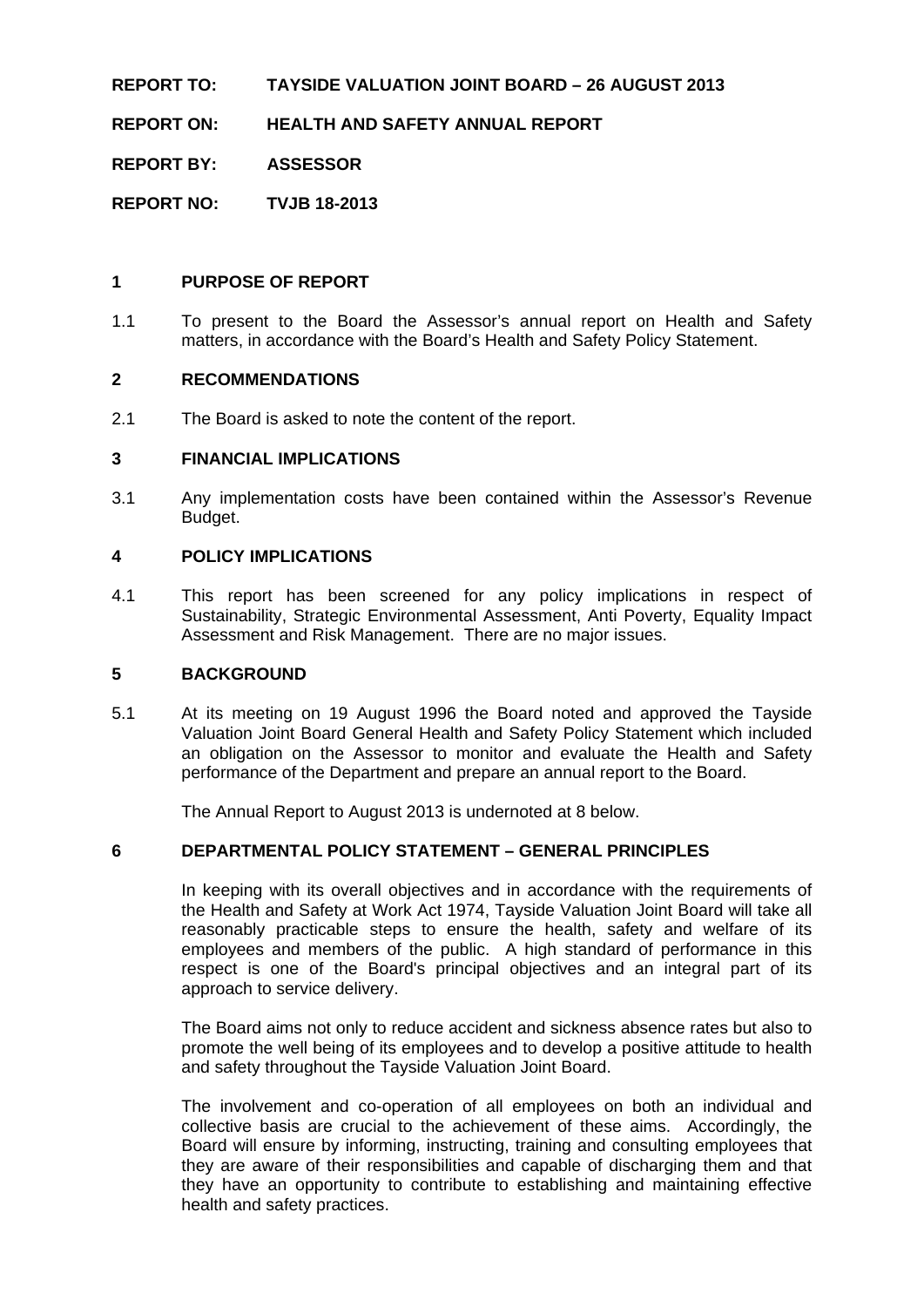In all its activities the Board acknowledges and will seek to meet its responsibilities for health and safety in respect of those who are not its employees and the environment in which it operates.

The Board will seek to achieve its aim by:-

- a Creating and maintaining a positive health and safety culture which secures the commitment and participation of all employees.
- b Meeting its responsibilities to employees, to other people and to the environment in a way which recognises that legal requirements are only a minimum standard.
- c Adopting a planned and systematic approach to the implementation of the Board's Health and Safety Policy, to ensure, so far as is reasonably practicable:
	- i the provision and maintenance of plant and systems of work that are safe and without risk to health;
	- ii arrangements for ensuring safety and the absence of risks to health in connection with the use, handling, storage and transport of articles and substances;
	- iii the provision of such information, instruction, training and supervision as is necessary to ensure the health and safety at work of its employees;
	- iv the maintenance of any place of work under the Board's control in a condition that is safe and without risks to health and the provision and maintenance of means of access to and egress from these places of work that are safe and without such risks, and
	- v the provision and maintenance of a working environment for employees that is safe, without risks to health and adequate as regards facilities and arrangements for their welfare at work.
- d Identifying and assessing the risks associated with all activities of the Board with the aim of eliminating or controlling the risks, so far as is reasonably practicable.
- e Allocating resources to meet the requirements of the Board's Health and Safety Policy.
- f Planning for health and safety including the setting of realistic short and long term objectives, deciding priorities and establishing adequate performance standards.
- g Monitoring and reviewing performance on a regular basis.
- h Ensuring appropriate work force consultation and consultation with safety representatives.

#### **7 SIGNIFICANT RISKS FACED BY BOARD EMPLOYEES**

The main risks to Board employees are the possibility of injury whilst carrying out inspections outwith the office and the chance of an illness or injury to a staff member remaining undiscovered whilst they are working alone. In order to mitigate these risks guidance is provided in the form of "Guidance for Working Out of the Office and Lone Working" and a range of Safe Working Arrangements which includes "Property and Site Inspections" and "Work Related Road Safety".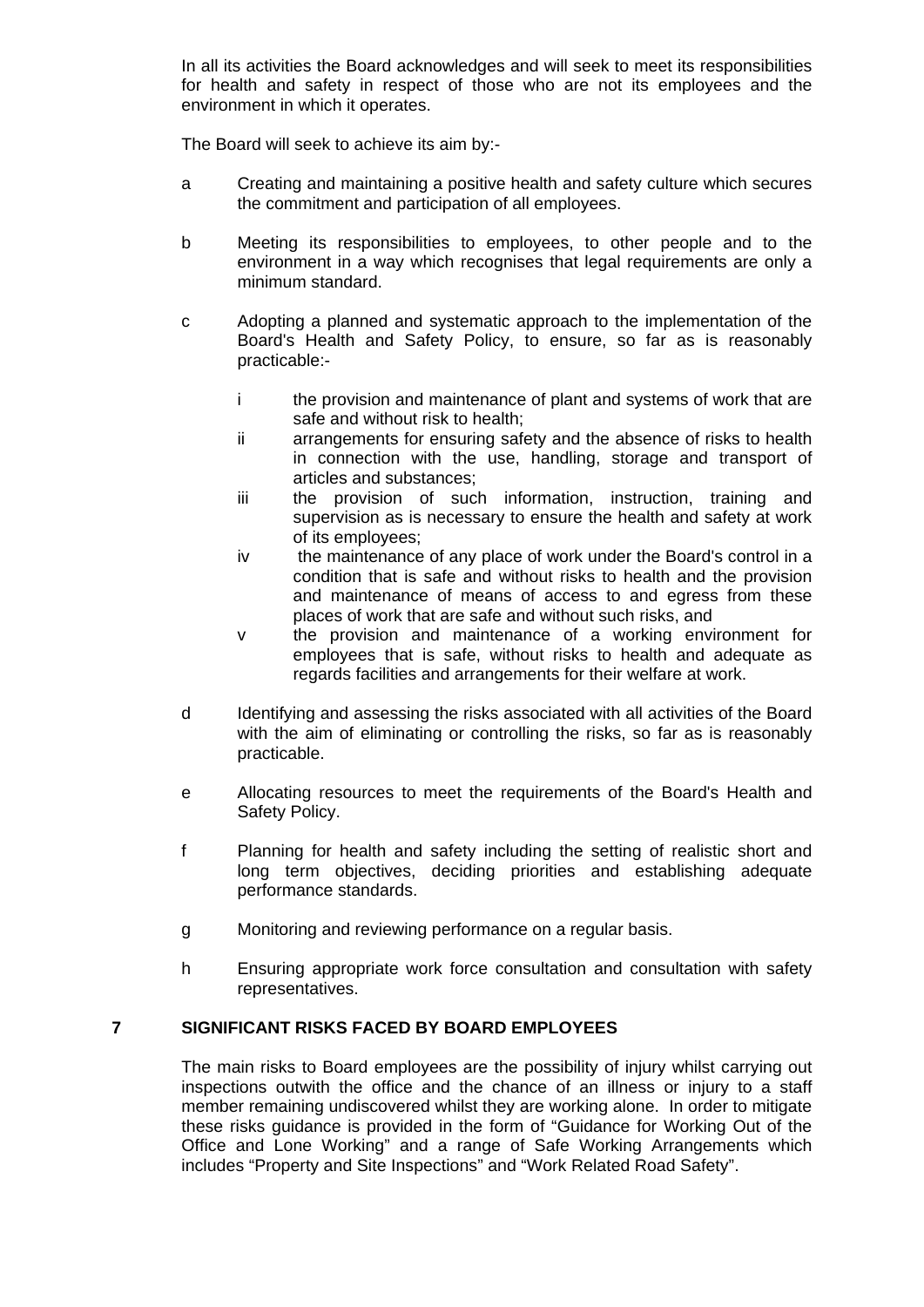#### **8 ANNUAL REPORT TO AUGUST 2013**

- 8.1 The Department's Health and Safety Group, under the chairmanship of an Assistant Assessor (Dundee), continues to meet regularly to monitor Health and Safety matters. Proceedings are recorded by minutes which are in turn presented to the Management Team for consideration. Health and Safety is a standing Agenda item for meetings of the Management Team.
- 8.2 In all three divisional offices, the fire fighting equipment, alarms and emergency lighting are tested on a regular basis.
- 8.3 In the past year full fire evacuation drills have successfully been carried out and recorded in each office.
- 8.4 The Dundee City Council Fire Safety eLearning course has been undertaken by staff in all three divisional offices.
- 8.5 Six members of staff attended a Formal Visual Inspection (of portable electrical appliances) Course provided by Dundee City Council. Those with the appropriate training carry out annual inspections and outside contractors carry out full portable appliance testing every third year.
- 8.6 The First Aider in the Perth office successfully attended a course provided by St. Andrew's First Aid which provides the qualification required by the Health and Safety Executive.
- 8.7 Two members of staff from the Perth office attended the Health and Safety Representative course provided by Dundee City Council
- 8.8 In the Forfar office the Fire Alarm system has been replaced, the emergency lighting system upgraded, new fire doors and a new security entrance door installed.
- 8.9 Following its introduction by Dundee City Council, the Board has adopted the Workplace Self Assessment Checklist System which measures health and safety performance year on year in order to assess whether standards are being maintained.
- 8.10 The Assistant Assessor responsible for Health and Safety matters continues to attend the Health and Safety Coordinator Group Meetings arranged by Dundee City Council Health and Safety Section and ensures that any matters affecting TVJB are implemented.
- 8.11 Routine Health and Safety matters continue to be dealt with locally as they arise.
- 8.12 The total number of days lost by Tayside Valuation Joint Board staff for 2012-2013 through sickness absence was 257.5 at a cost of £20,998.98. The full absence statistics are contained in the Appendix.

#### **9 CONCLUSIONS**

 Health and Safety matters continue to be monitored effectively, through systems and procedures set up within the department. The Health and Safety Group comprises members from each Divisional office and accordingly all issues are addressed and reported appropriately. Action is taken to ensure compliance with statutory and general health and safety requirements, and relevant training provided to staff as required. Additionally, consideration is given annually to ensuring funds are contained in the Assessor's Revenue Budget to cover the cost of complying with all Health and Safety requirements. It is considered that overall arrangements for dealing with Health and Safety matters are satisfactory.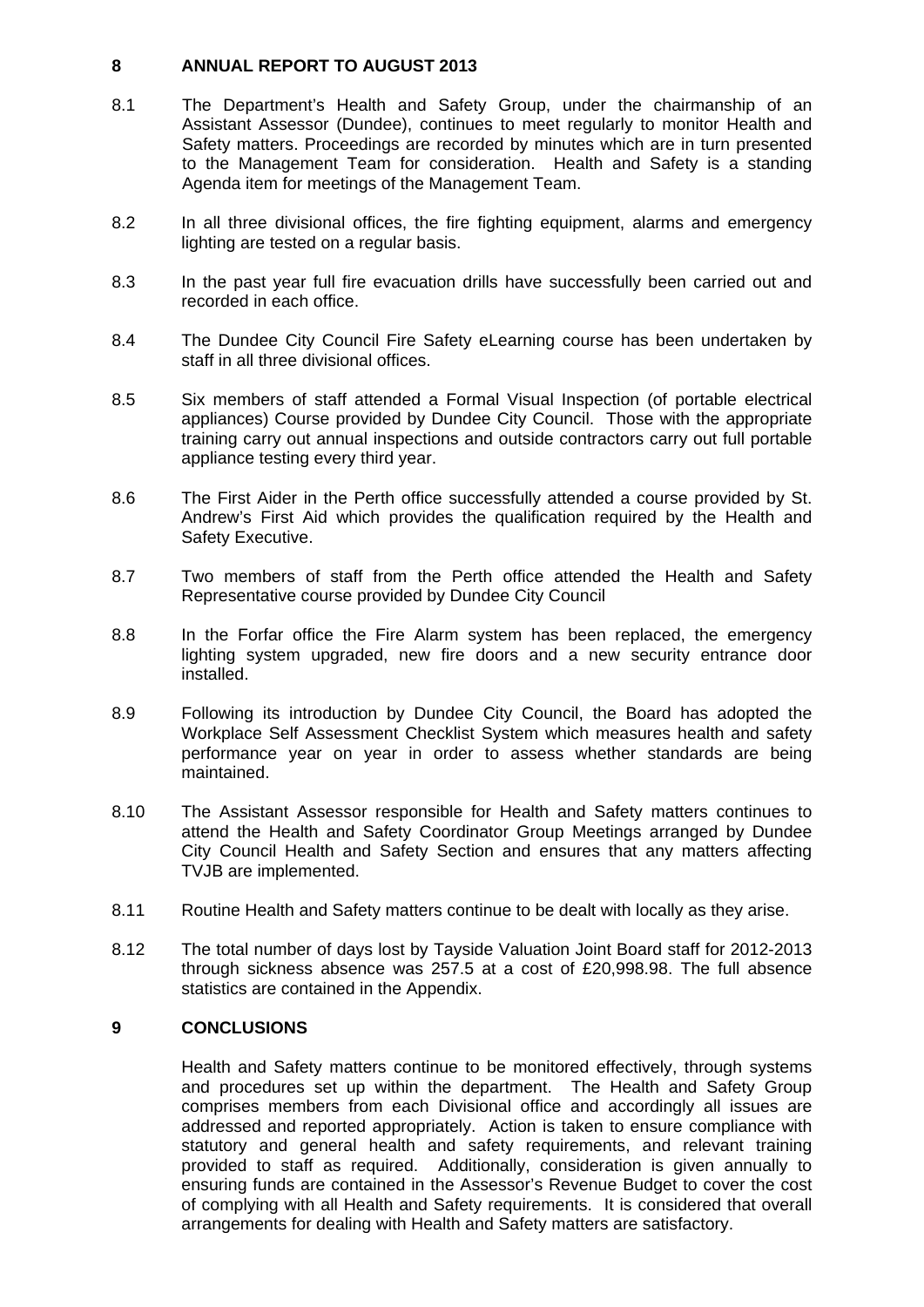#### **10 CONSULTATIONS**

8.1 The Clerk and Treasurer to the Board have been consulted in the preparation of this report.

### **9 BACKGROUND PAPERS**

9.1 None.

**ALASTAIR KIRKWOOD** 

**Assessor August 2013**